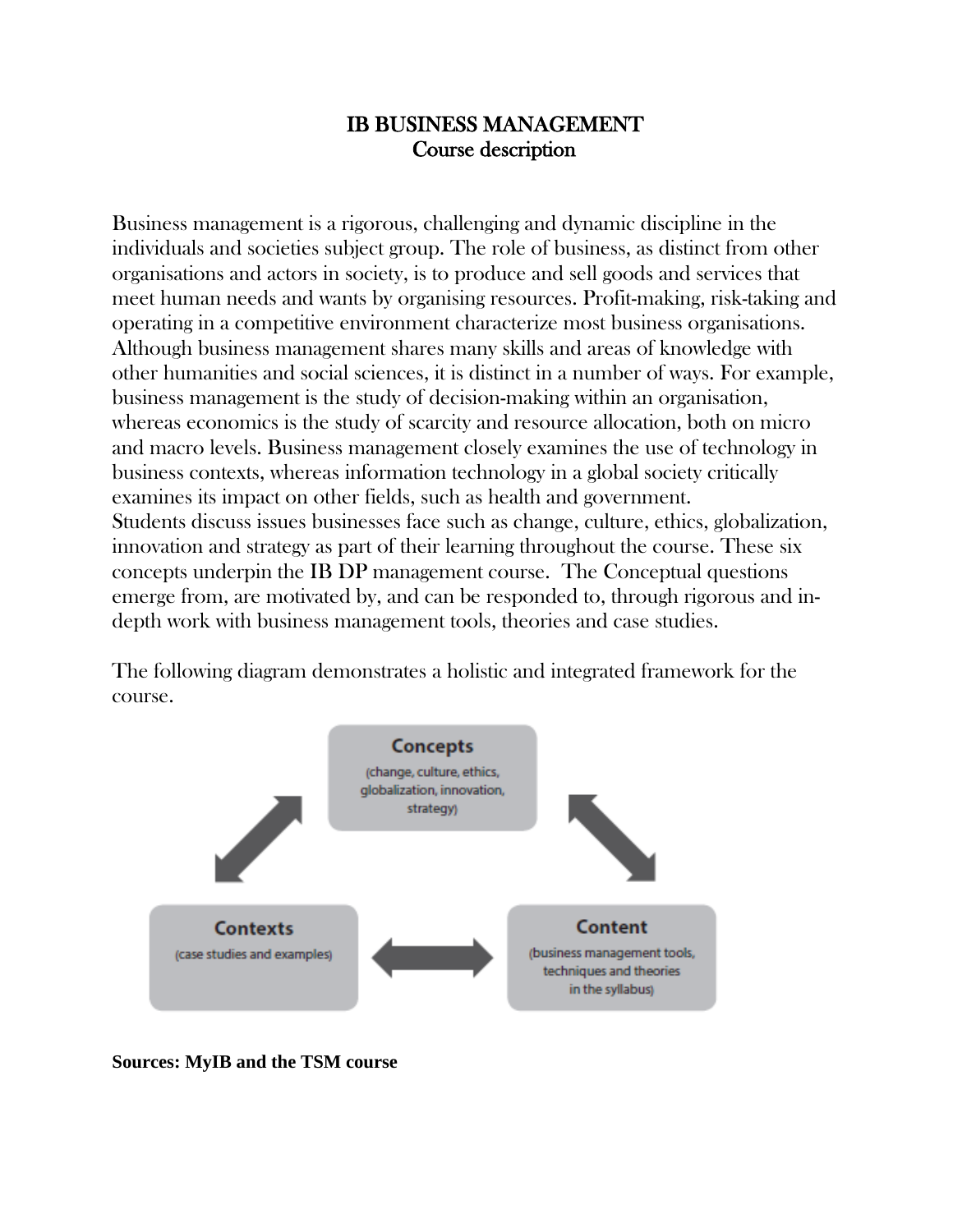#### What is the course about?

The course is about focusing on concepts, context and research skills as well as assessment samples with marks and comments. How does it work? Through developing research skills and finding case studies motivated students come up with case studies which are used in context in the lesson. They then develop an understanding of the course through applying theories to context. What is the context? Businesses in an international environment are looked at and discussed using theories and analytical tools.

Example: concepts of globalization and culture; case study: McDonald's McDonald's is a well-known organization with 30,000 restaurants in more than 120 countries. It has a global infrastructure and one of the well- recognized brand names in the world. McDonalds corporate culture maintains standardized quality to ensure quality process and reduce lead time.

## How do students develop international-mindedness?

The teaching of business management is always contextualized and internationally minded since companies are global as well as national.

When looking at human resources or marketing students will look at the challenges companies face and the impact of cultural differences on decision making. These skills in turn will be used for the formative and summative assessment activities during students' study.

# Are there any requirements?

As opposed to other subjects business management the answer is 'no'.

#### **What skills will you focus on**?

The course aims to develop transferable skills essential to students.

The skills are:

- Enquiring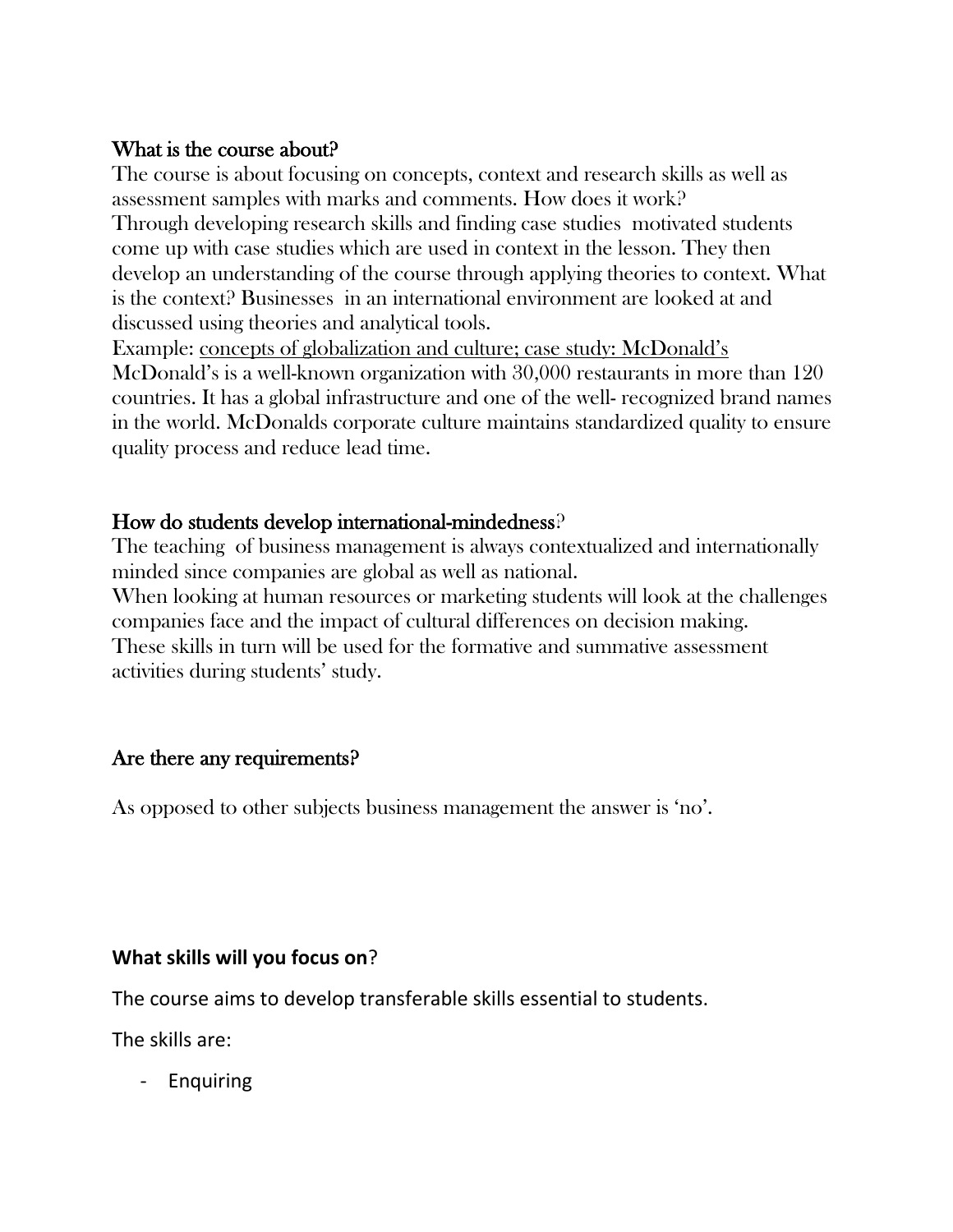- Reflecting
- Appreciating the pace and nature of change
- Collaborating and working in a team
- Processing information
- Using feedback to improve grades
- Use of Content in context and research
- Discussing and debating
- Studying subject specific skills like the analysis of finance
- Reflecting on different perspectives
- Making ethically sound and well-informed decisions
- Undertaking long term planning
- Thinking strategically

#### **How is the course assessed?**

The syllabus will be assessed on a regular basis. How?

- Regular assessments with exam type questions from Paper 1 and Paper 2 will be done on a weekly basis.
- Constant use of terminology
- Reflection: regular evaluation of the case studies brought into the classroom for discussions using teamwork and collaboration using relevant knowledge and understanding of relevant issues, concepts and theories not forgetting analytical tools
- Student's self-assessment
- Peer assessment

| <b>External assessments</b> | <b>Standard Level</b> | High Level               |
|-----------------------------|-----------------------|--------------------------|
| Paper 1 (pre-seen case      | 1 hour 15 minutes     | 2 hours 15 minutes       |
| study)                      |                       |                          |
| Paper 2 (unseen case        | 1 hour 45 minutes     | 2 hours 15 minutes       |
| studies)                    |                       |                          |
| Internal assessment         | Standard Level (1500  | High Level (2 000 words) |
|                             | words)                |                          |

How is the course structured? First year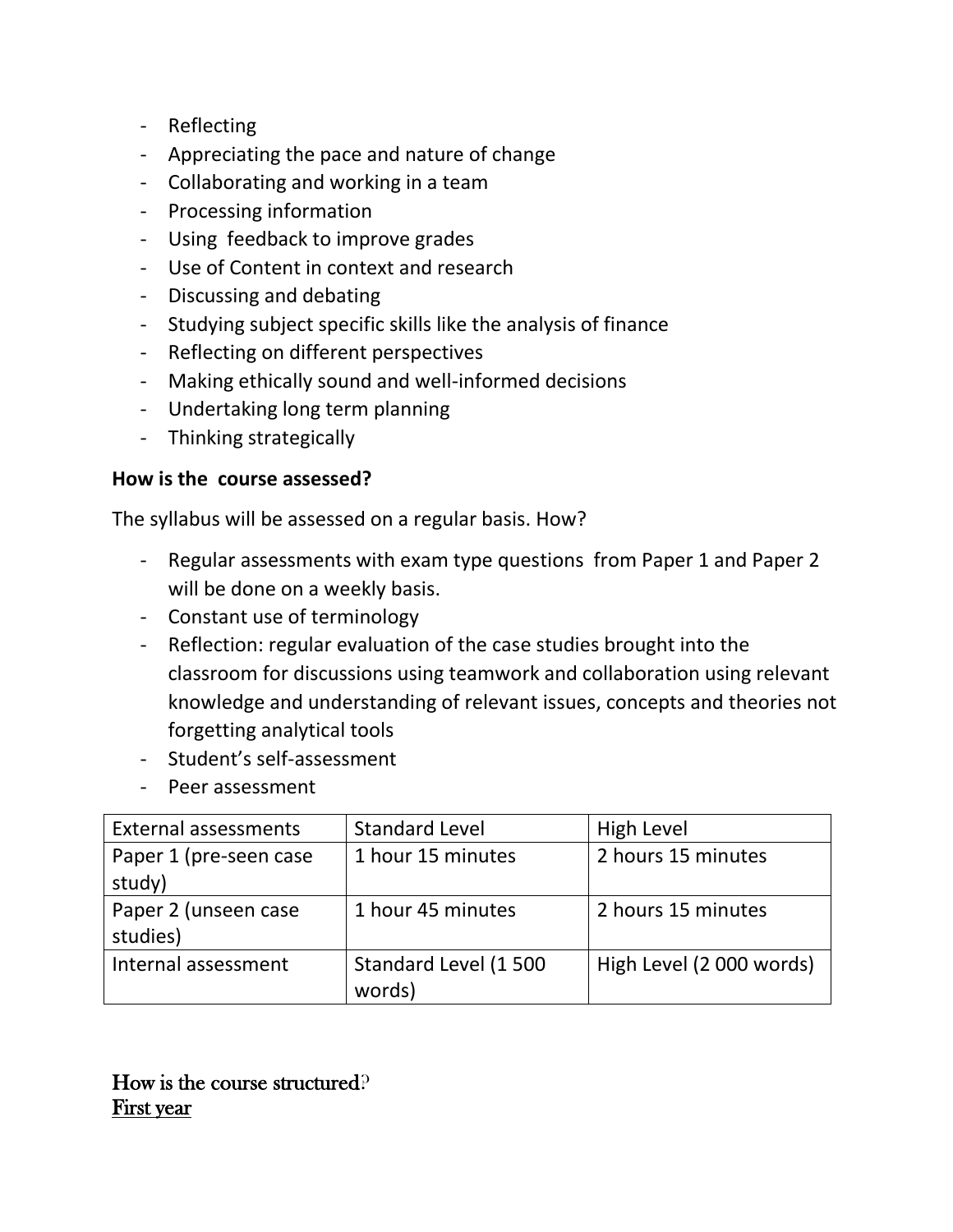In the first two terms SL and HL students will aim to analyse the key functions of the Human resources department and the marketing department for Paper 1 and Paper

2 and TOK issues relating to different perspectives and different stakeholders. In the last term HL and SL students will study finance and TOK issues relating to ethics. They will also start Business organisations and the environment.

Students will discuss issues relation to change, culture, ethics, globalization, innovation and strategy.

Students will be collecting data from day 1 on one or two companies of their choice to prepare for SECTION C, Paper 2.

SL/HL IA: students will start preparing for their IA in the latter part of May EE: topic and research question in March

Revisions and exam preparation: May for end of year exam

#### Second year

HL and SL will study operations management and TOK issues relating to sustainability and TQM for Paper 1 and Paper 2.

Students will continue to collect information to prepare for section c, Paper 2. Discussions will follow on change, culture, ethics, globalisation, innovation and strategy.

IA and EE: feedback on first draft in September

Mock exam: February

Exam preparation: throughout the year with constant knowledge of criteria.

Contextualised teaching start from day 1 and it has a positive impact on assessments since they use case studies.

# What distinguishes this course from others?

It tends to transfer learning to new contexts and bring in the importance of business organisation as powerful actors in society looking nationally and internationally. This leads to:

- Critical study of decision making in contexts
- Study of human interaction
- Application of a range of tools and concepts to understand the business world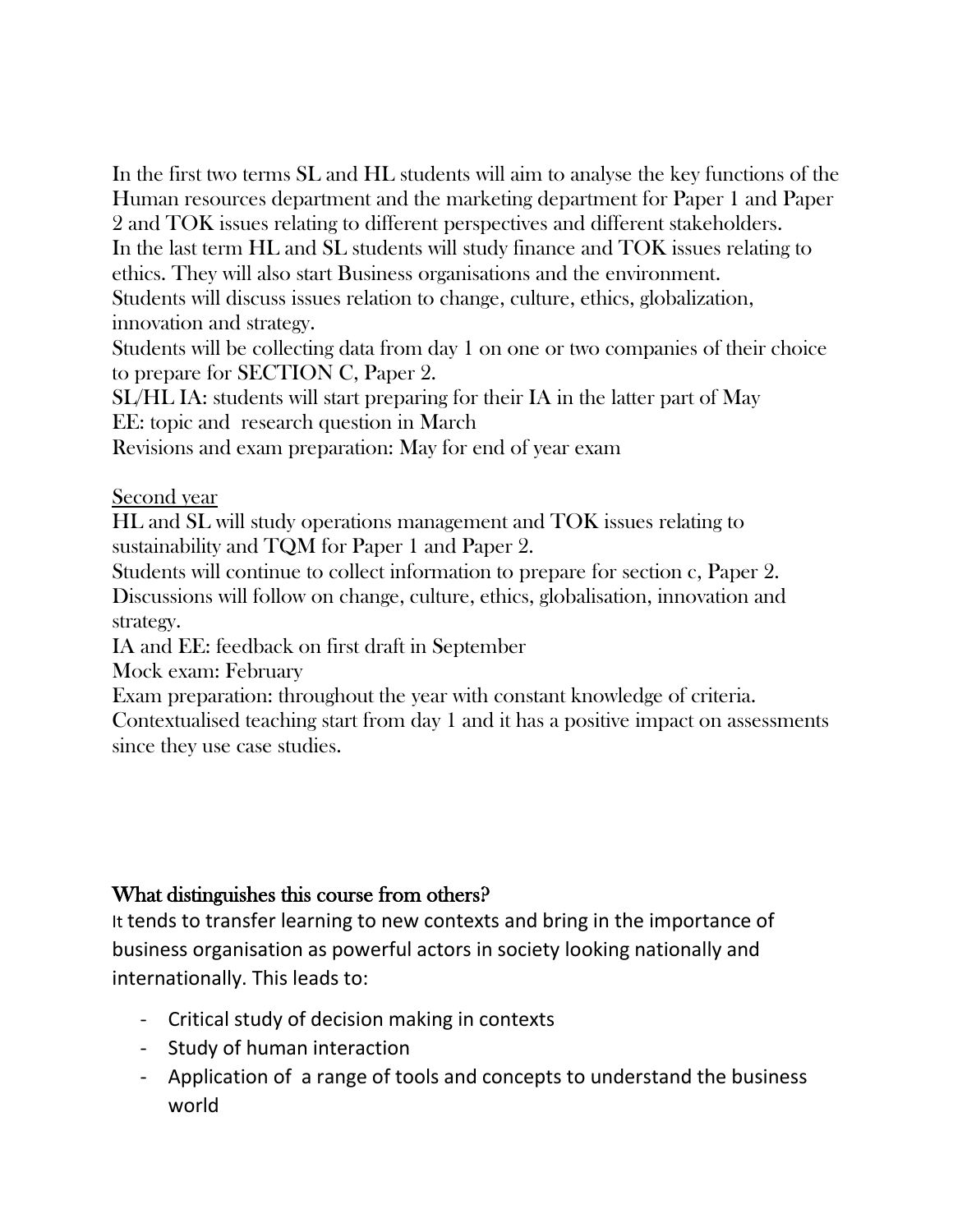- Development of students' appreciation both for our individuality and our collective purposes
- General focus on national and international perspectives
- Constant look at the concepts

Emphasis is placed on decision-making and the operational business functions of human resource management, finance and accounts, marketing and operation management. Links between the topics are central to the course as this integration promotes a holistic overview of business management. Through the exploration of six concepts underpinning the subject the business management course allows students to develop their understanding of interdisciplinary concepts from a business management perspective.

## What materials will I need

- A folder

In business management we take notes, collect, collate and analyse data. We do research and we need a folder for Year 1 of the course and Year 2 of the course.

- Access to internet for research
- Access to the Economist and different journals
- Handouts given by the teacher
- Book: BUSINESS MANAGEMENT, Loykie, martin Muchena, Robert Pierce

# What will be the approaches to teaching?

Teaching will be contextualized and will be done through case studies and examples which will bridge the gap between theory and practice. This will be further helped with visits to companies and lectures from people working for companies. Links will be make between TOK, CAS and business management.

Differentiation will also take into account different needs and abilities.

# What are the aims of the course?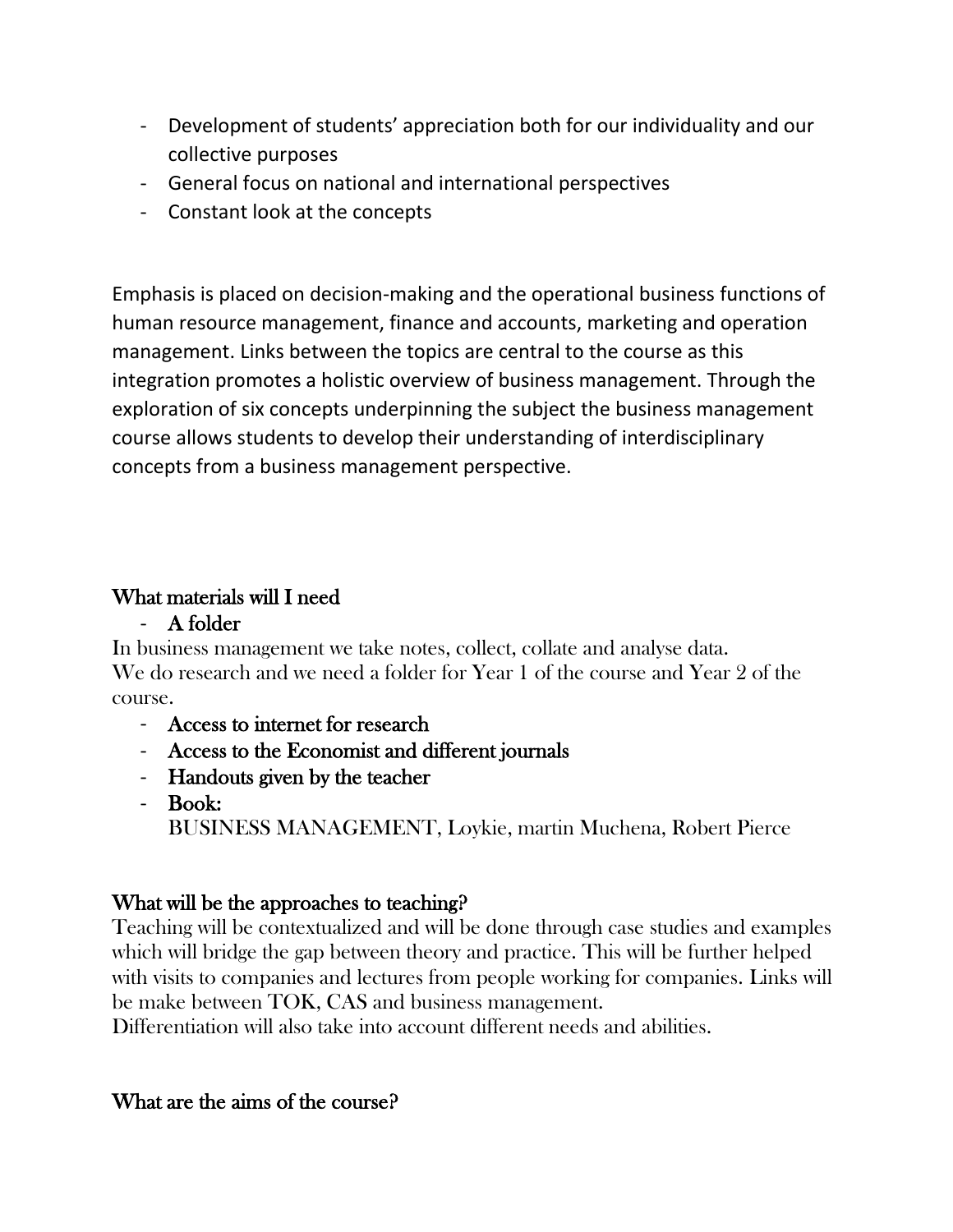- 1) To encourage a holistic view of the world
- 2) To empower students to think critically
- 3) To promote the importance of exploring issues from different cultural perspectives
- 4) To appreciate the nature and significance of change in local, regional and global context
- 5) To promote awareness of the importance of environmental, social and ethical factors in a business environment

#### What will be the approaches to learning?

Students will be empowered to think critically.

Students will explore the underpinning 6 concepts using examples and case studies and will investigate these concepts and their role in relation to the syllabus content and organisations locally and internationally. The concepts are:

- Change
- Culture
- Ethics
- Globalisation
- Innovation
- Strategies

If we look at globalisation we will investigate the concept in relation to companies and knowledge at work in the world using TOK and CAS as well as business management theories. Here are some examples of knowledge questions in business management:

Culture: To what extent does our culture determine or shape what we believe or know? Is it possible to objectively evaluate how a culture impacts on our beliefs and knowledge?

Change: How do human scientists decide between competing knowledge claims, or between the views of experts, when they disagree? To what extent have views on whether humans act rationally when making economic decisions changed over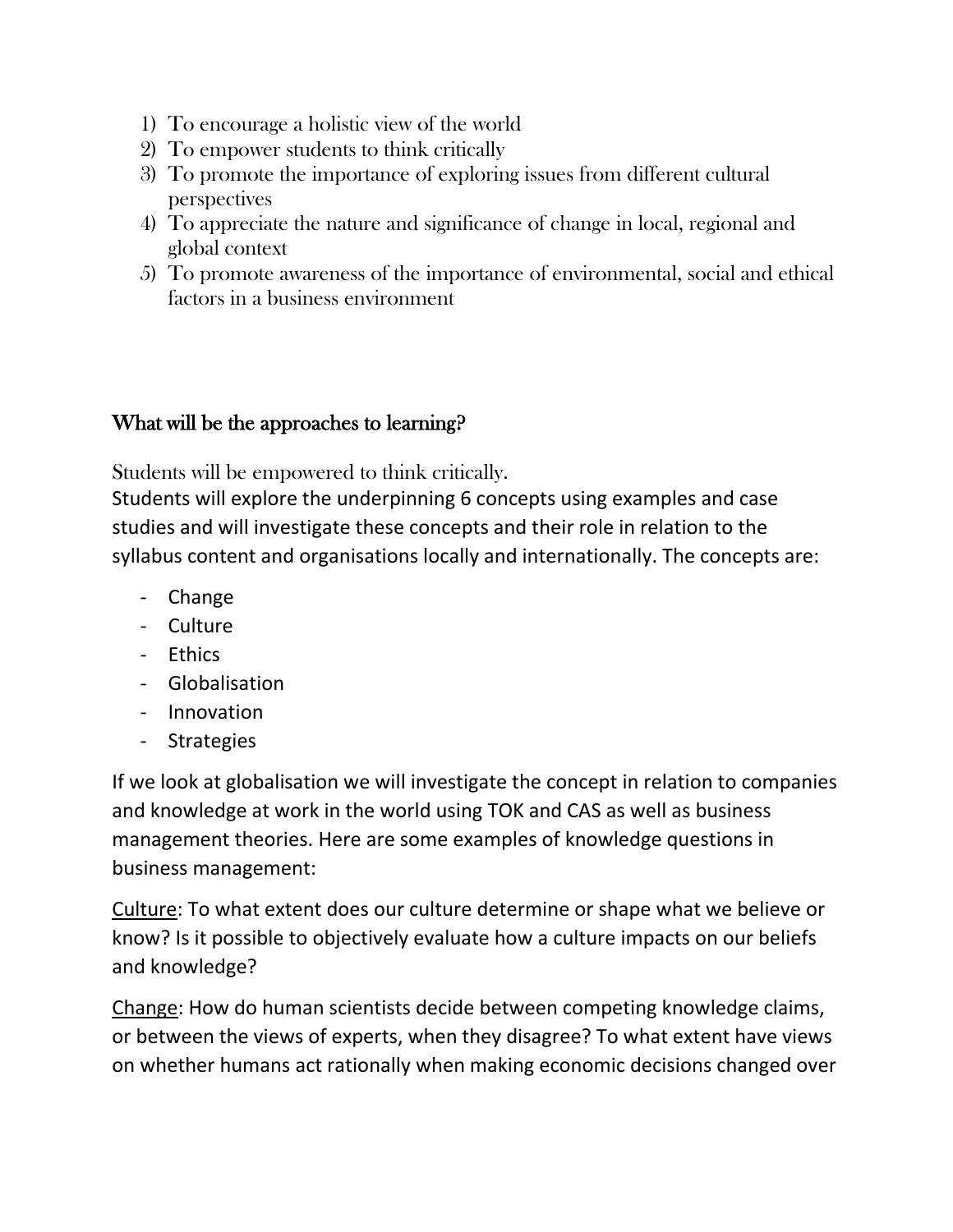time? What is the relationship between reason and other ways of knowing in business management?

Ethics: What is the role of intuition in ethical decision-making? To what extent might a lack of knowledge be an excuse for unethical conduct? If moral claims often conflict, does it follow that there are no justifiable concepts of right and wrong?

Globalisation: Does globalisation unify our values, beliefs and knowledge or lead to their greater fragmentation? Are some ways of knowing more useful than others when trying to understand the process of globalisation and its effects? Business management uses case studies, a research method most commonly associated with the human sciences. What are the benefits and drawbacks of this in a globalised world?

Innovation: What is the relationship between imagination and other ways of knowing in bringing about innovation? What are the strengths and weakness of using imagination and emotion as a basis for knowledge in the human sciences?

Strategy: Can we speak of 'facts' in business management or only 'opinions'

What is the relationship between the learning of business management and the IB Learner profile?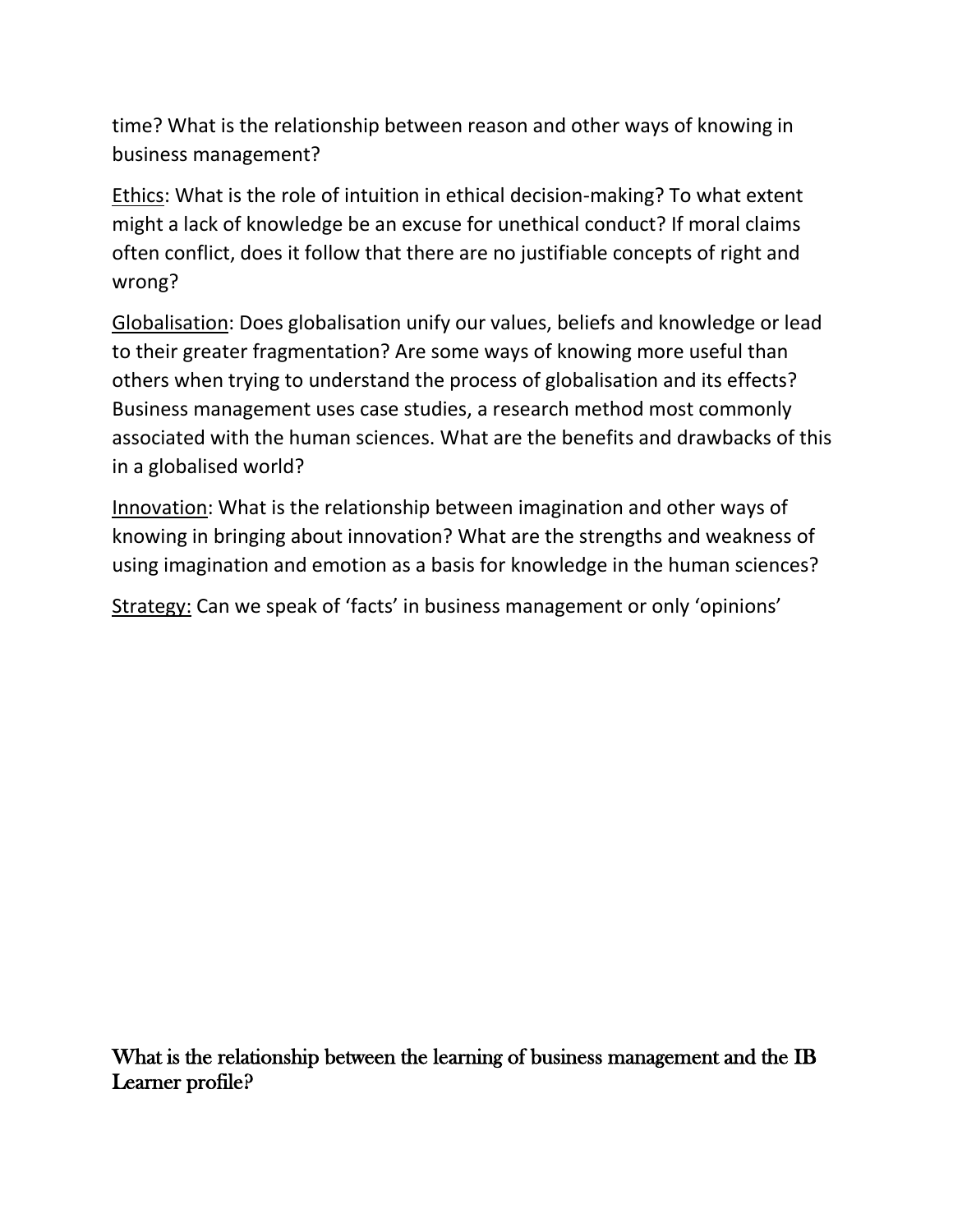Business management involves critical thinking and certain aspects of the IB learner profile:

- Balanced viewpoints: Students understand the importance of emotional and intellectual balance when looking at case studies. The business management assessment requires balanced answers with a focus on a neutral judgement when making recommendations.
- Reflective: students need to give consideration to their own learning and experience.
- Knowledgeable: students explore concepts, ideas, and issues that have a local and global significance.
- Inquirers: students need to come to the classroom with case studies and develop an enquiring mind.
- Thinkers: students apply critical thinking skills.
- Principled**:** students should also be principled because of the need for integrity and honesty when dealing with business issues.

-

The business management assessment requires balanced answers with a focus on a neutral judgement when making recommendations.

# What from the course can make worthwhile extended essay questions?

Because teaching is contextualized students will find it relatively easy to come up with a topic and a question from the case studies and examples they study on a regular basis. An interest in a company or an industry will help you with your choice. Your EE will help you develop most of the IB learner profile characteristics. Here is an EE example:

Should Ubisoft change its marketing strategies?

# Business Management and CAS?

CAS and TOK are closely linked and students can do charity work or environmental projects which will lead to reflection and enhance the IB learner profile. CAS will make students reflect and understand the meaning of expressions like non-financial rewards and charity work.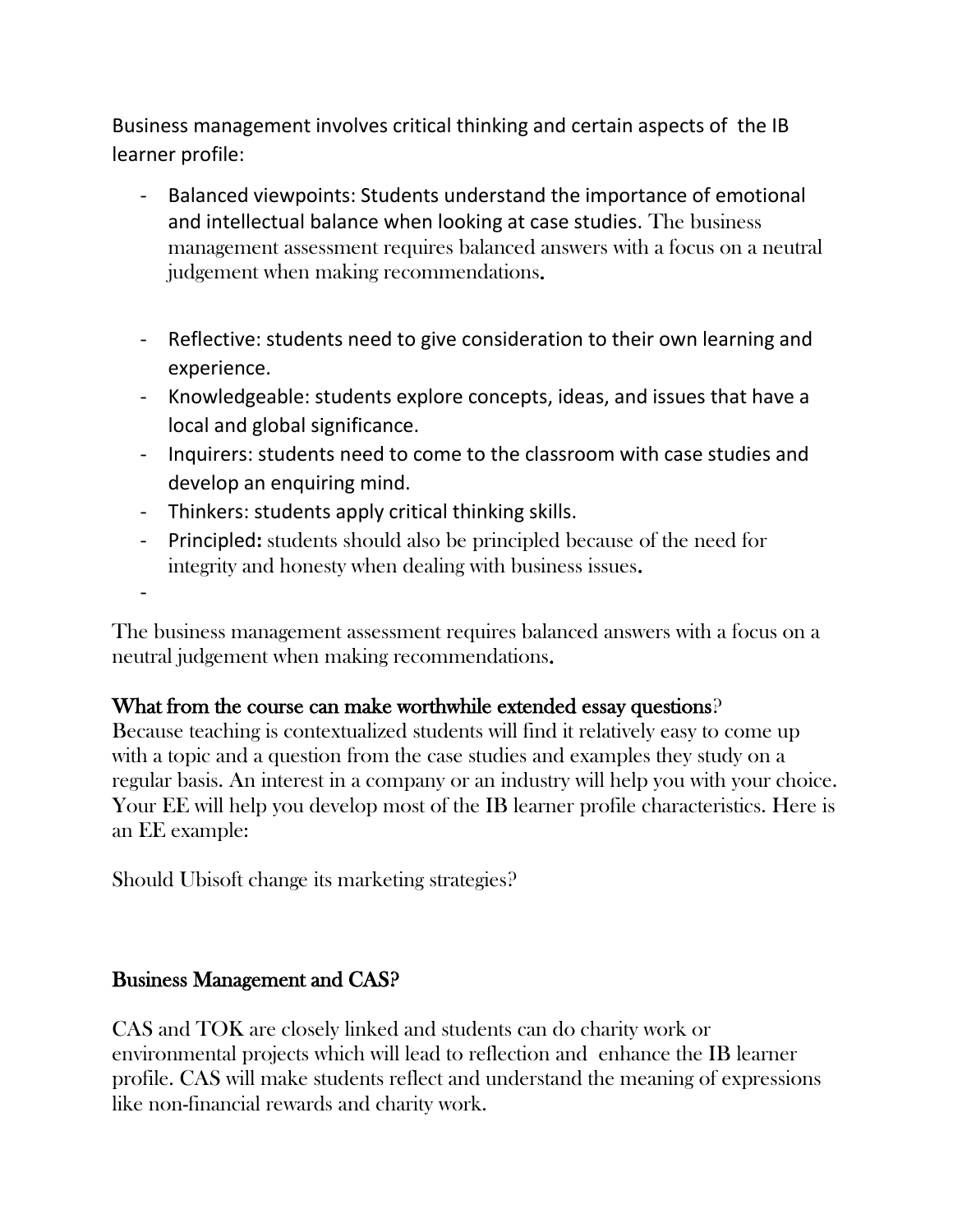## Example: Earth week project (2018)

- Combining CAS with the Business management syllabus also requires ethical responsibilities and conduct as well as realising that the enterprise of knowledge is often collaborative. Here is an example of a project conducted in 2018 which used certain areas of the syllabus: promotion, sustainability, stock taking, planning, stock taking and operations management. It also promoted awareness of the importance of environmental, social and ethical factors.

## What is the relationship between TOK and Business management?

#### **TOK QUESTIONS in Business management**

# **The course encourages the appreciation of ethical concerns and as well as issues of corporate responsibility (CSR) at both a local and global level.**

Every lesson has a TOK discussion which involves looking at different perspectives as well as different stakeholders and asking ourselves questions like: .

- Is consumer behaviour rational?
- What is a good leader?
- What is effective communication?
- What is the role of sustainability in business?

What responsibilities do businesses have to the local economy and employees? Sustainability is an important part of the syllabus.

Students who come and visit after they have finished their IB diploma often

mention TOK and it appears to be a major asset to their learning.

At the end of each unit of the Guide, there are examples of 'knowledge questions':

Unit 1: Is business decision-making art or science?

To what extent do intuition, imagination and reason factor into the decision to set up a new business?

Unit 2: Knowledge is power. If this saying is true, how does it affect different stakeholders' ability to contribute to decision-making?